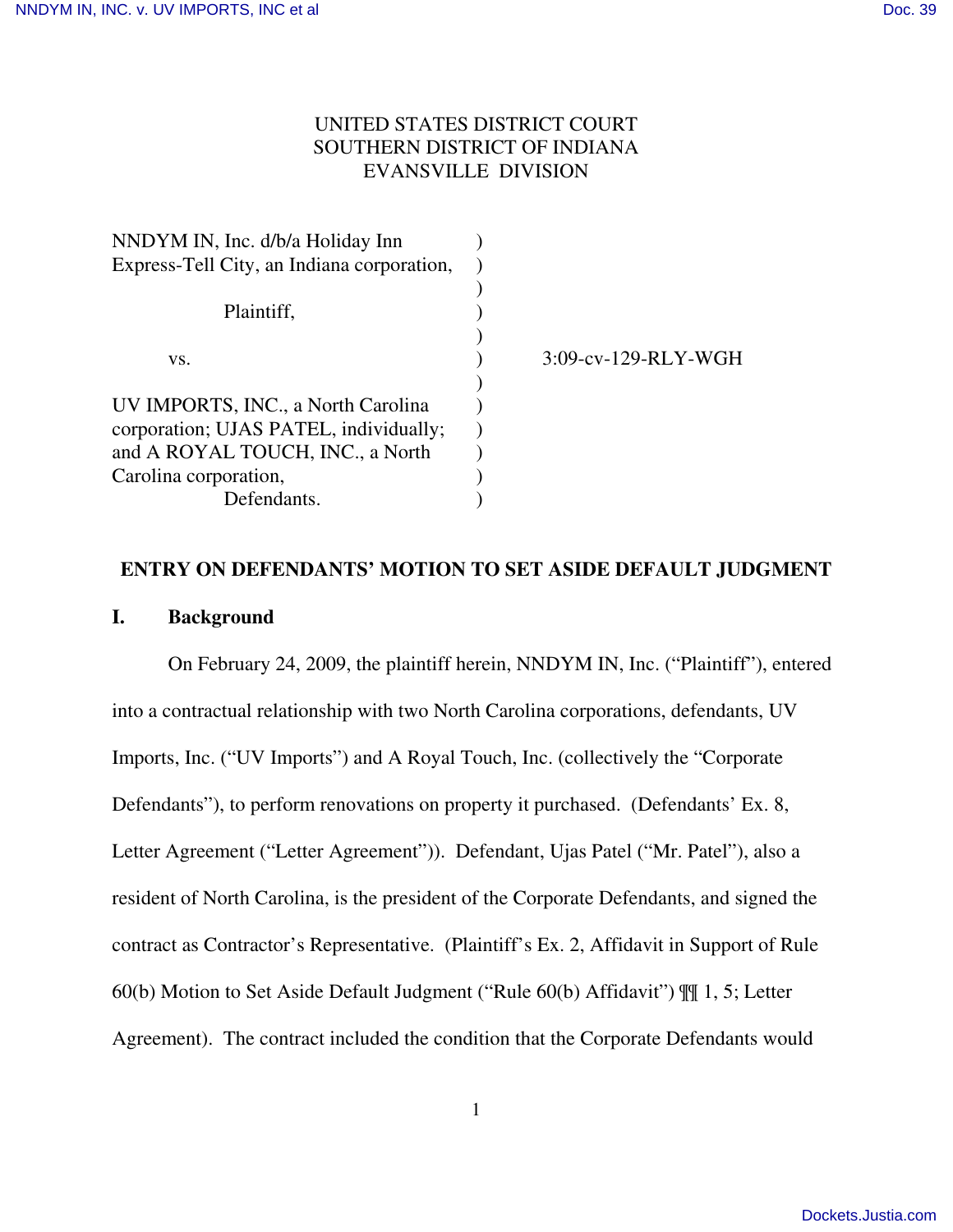complete performance of the renovations by March 30, 2009. (Letter Agreement).

According to Plaintiff, Defendants did not complete the renovation in accordance with the contract. As a result, on September 23, 2009, Plaintiff filed its Complaint against the Defendants. (Docket # 1). On September 30, 2009, a summons and Complaint were sent to the following address by certified mail: 3000 RDU Center Dr., Suite 102, Morrisville, NC 27560. (Defendants' Ex. 9, Affidavit of Service of Process ("Affidavit of Service of Process") ¶ 2 and Ex. 1). Lesley Ortiz ("Ms. Ortiz"), the receptionist at A Royal Touch, signed the return receipts. (Defendants' Ex. 1, Affidavit of Lesley Ortiz ("Ortiz Aff.") ¶ 3). Ms. Ortiz avers that she placed the certified envelopes "in a secure location in [her] desk," and simply "forgot" to give them to Mr. Patel. (*Id*. ¶ 5). Proof of service was filed with the court on October 8, 2009. (Docket ## 11-13). Defendants did not file an appearance or responsive pleading.

Mr. Patel testified that he was involved in a serious motor vehicle accident in South Carolina on September 4, 2009. (Rule 60(b) Affidavit ¶ 2). He was hospitalized for a short time and did not return to his office in North Carolina until December 12, 2009. (*Id*. ¶ 3). He was there "for only a few hours." (*Id*.). Thereafter, he returned to his native India to receive medical care from December 14, 2009, to February 4, 2010. (*Id*.).

On October 30, 2009, Plaintiff filed an Application for Entry of Default, and the Clerk entered default on November 3, 2009. (*See* Docket ## 13, 15). On November 4, 2009, Plaintiff filed a Motion for Default Judgment. (Docket # 17). On December 21, 2009, the court entered a judgment in favor of Plaintiff and against the Defendants, jointly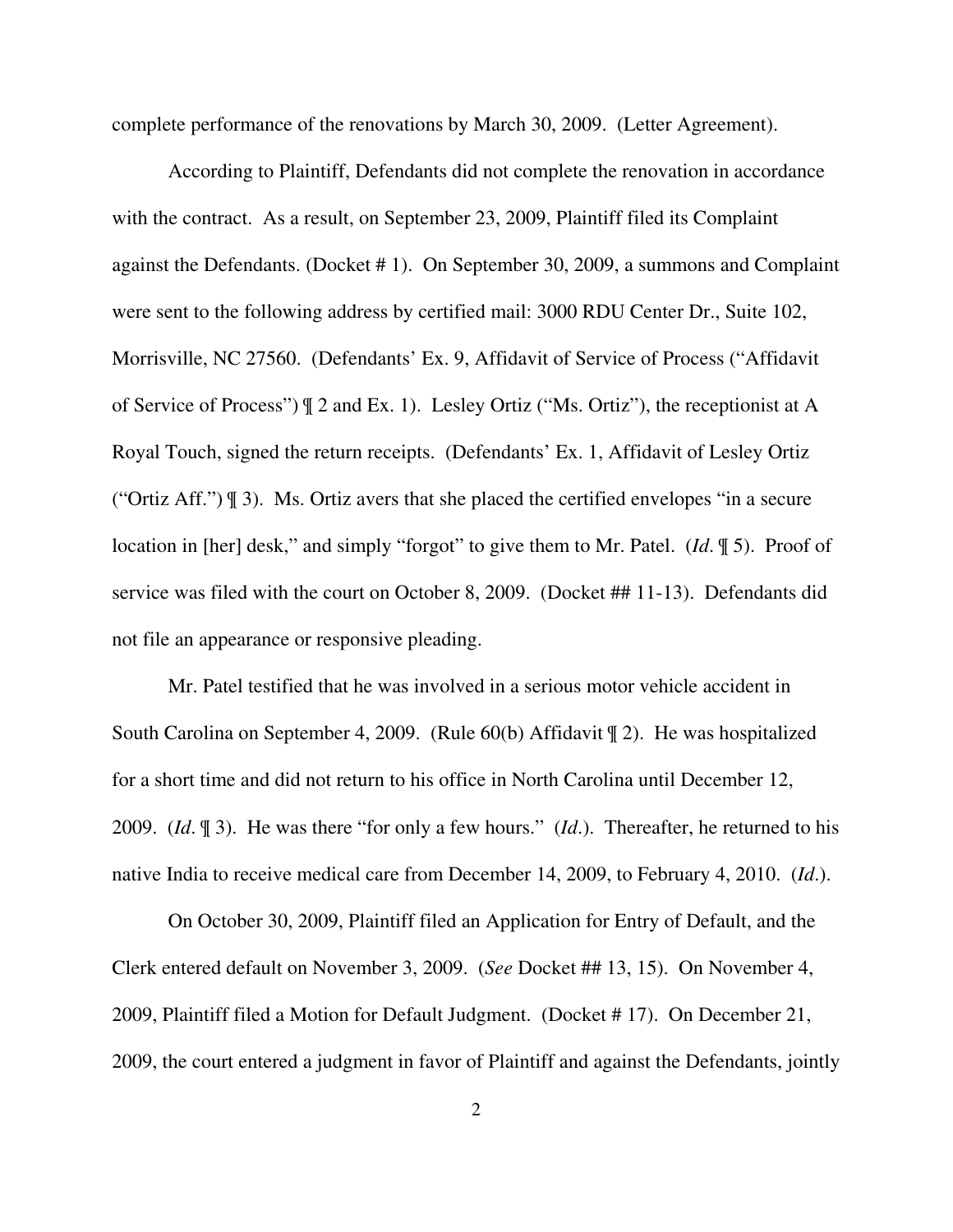and severally, in the amount of \$417,759.00 plus attorneys' fees and costs in the amount of \$8,374.21. (Docket # 22). Mr. Patel did not learn of this lawsuit until he was sued on a foreign judgment in North Carolina Superior Court on March 16, 2010. (*Id*. ¶ 4).

On June 7, 2010, Defendants filed the instant Motion to Set Aside Default Judgment pursuant to Rule 60(b)(1) and Rule 60(b)(4) of the Federal Rules of Civil Procedure. For the reasons set forth below, the court **GRANTS** Defendants' Motion to Set Aside Default Judgment.

#### **II. Motion to Set Aside Default Judgment Pursuant to Rule 60(b)(4)**

Defendants contend that service of process was not effective, and that therefore, the court does not have personal jurisdiction over them. Thus, according to Defendants, the judgment is void pursuant to Rule 60(b)(4) of the Federal Rules of Civil Procedure.

Rule 4(e) of the Federal Rules of Civil Procedure specifies the manner in which an individual may be served, and Rule 4(h) describes the manner in which a corporation may be served. Rule 4(e)(1) states that an individual "may be served in a judicial district of the United States by: (1) following state law for serving a summons in an action brought in courts of general jurisdiction in the state where the district court is located or where service is made." Rule  $4(h)(1)(A)$  states in relevant part that a corporation may be served in a judicial district of the United States, in the manner prescribed by Rule 4(e)(1) for serving an individual.

The individual Defendant in this action, Mr. Patel, is a resident of North Carolina, and both UV Imports and A Royal Touch, are North Carolina corporations. The district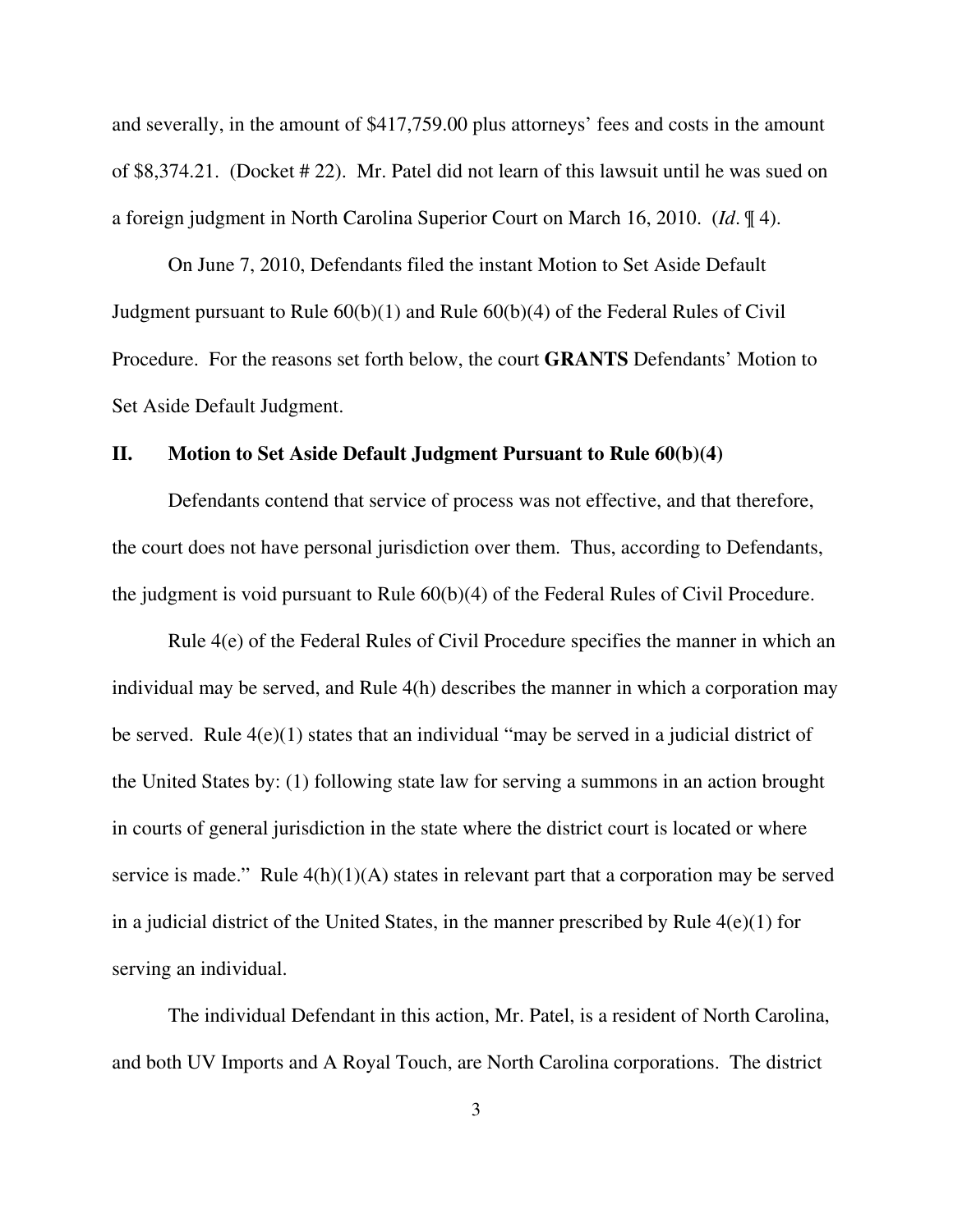court in which this action is pending is located in Indiana. Thus, service on both the individual and the corporate Defendants could be made pursuant to either North Carolina or Indiana law.

#### **A. Service on Mr. Patel**

Indiana Trial Rule  $4.1(A)(1)$  states that "[s]ervice may be made upon an individual, or an individual acting in a representative capacity, by: (1) sending a copy of the summons and complaint by registered or certified mail . . . to his residence, place of business or employment with return receipt requested and returned showing receipt of the  $letter \dots$ "

A copy of the summons and Complaint were sent to Mr. Patel at his place of business via certified mail on September 30, 2009. Ms. Ortiz signed the return receipt cards. (Ortiz Aff. ¶ 3). Ms. Ortiz avers that, under ordinary circumstances, only Mr. Patel would sign for packages or certified mail. (*Id*. ¶ 9). Since he was not available, she signed the return receipt cards "because the post man asked [her] to" and because she "thought I had no choice." (*Id*. ¶ 10). Ms. Ortiz also avers that she has "never been authorized to sign for certified mail, service of process or any other official government communication for Mr. Patel, A Royal Touch, Inc. or UV Imports, Inc." (*Id*. ¶ 11; *see also* Rule 60(b) Affidavit ¶ 8 (stating that Ms. Ortiz "has not been authorized to accept certified mail or service of process")).

Indiana case law interpreting Trial Rule 4.1(A) provides that so long as service of process was mailed to the individual's residence or place of business, and a return receipt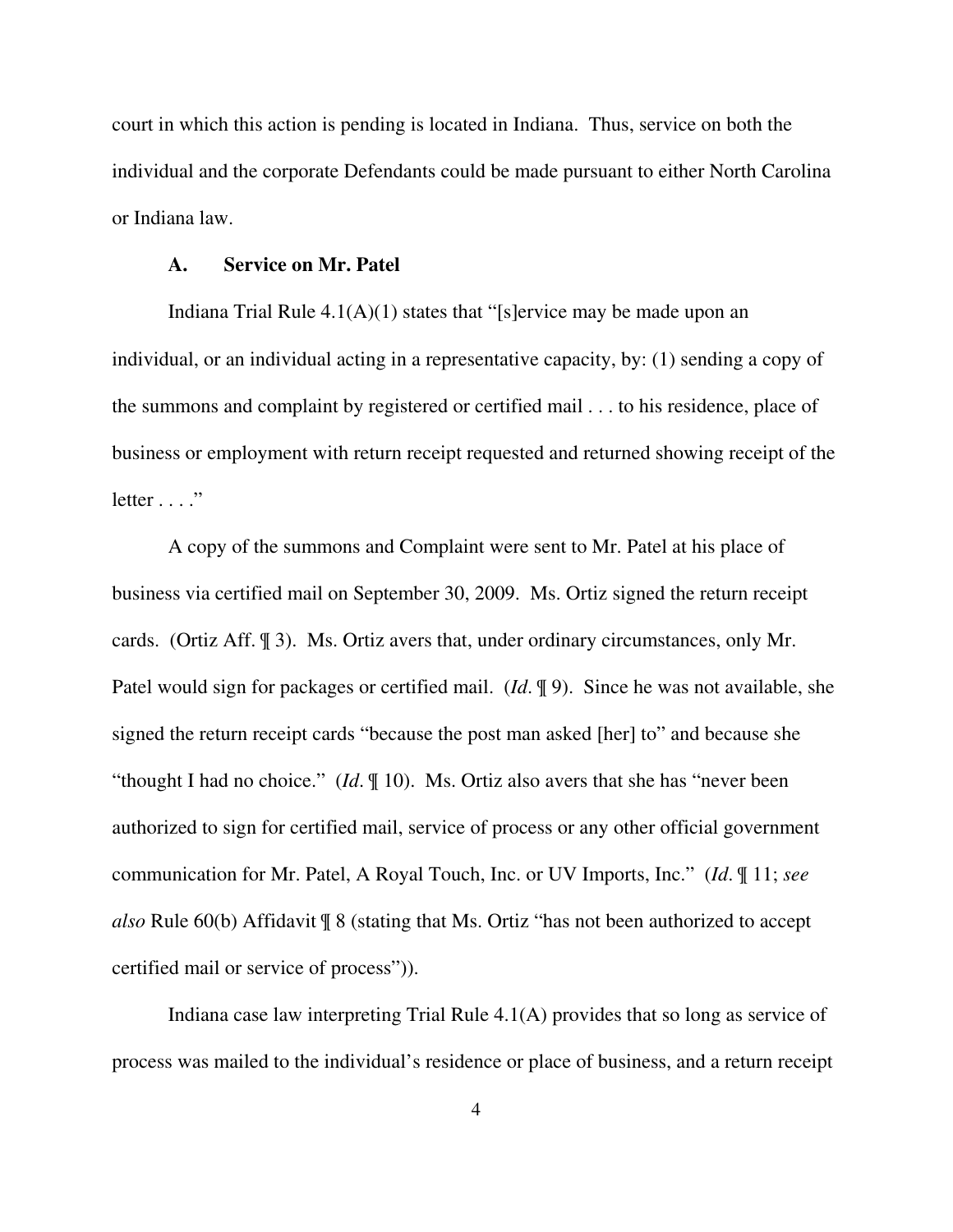is signed and returned showing receipt of the letter, "service by mail is effective even if someone other than the intended recipient ultimately signs the return receipt." *Marshall v. Erie Ins. Exchange*, 923 N.E.2d 18, 22-23 (Ind. Ct. App. 2010) (citing *Precision Erecting, Inc. v. Wokurka*, 638 N.E.2d 472, 474 (Ind. Ct. App. 1994)). Indeed, "nothing in the trial rules requir[es] that the individual to whom service of process is mailed be the one who signed the return receipt in order for service to be effective. Rather the rule requires only that service be *sent* by certified mail to the proper person." *Precision Erecting,* 638 N.E.2d at 474. As service was sent to Mr. Patel's place of business, and the return receipt was signed by Ms. Ortiz, service was effective as to him under Trial Rule 4.1(A). Accordingly, the court has personal jurisdiction over Mr. Patel.

## **B. Service on the Corporate Defendants**

#### **1. Service Under North Carolina Law**

North Carolina Civil Rule 4(j)(6)(a) provides that service may be made upon a domestic or foreign corporation "[b]y delivering a copy of the summons and of the complaint to an officer, director, or managing agent of the corporation or by leaving copies thereof in the office of such officer, director, or managing agent with the person who is apparently in charge of the office." The rule "does not require that the person upon whom the summons is served be in fact in charge of the office of the officer, director or managing agent of the corporation, merely that the person be 'apparently in charge.'" *Williams v. Burroughs Wellcome Co.*, 265 S.E.2d 633, 636 (N.C. App. 1980). In determining whether one is "in charge of the office," the court requires competent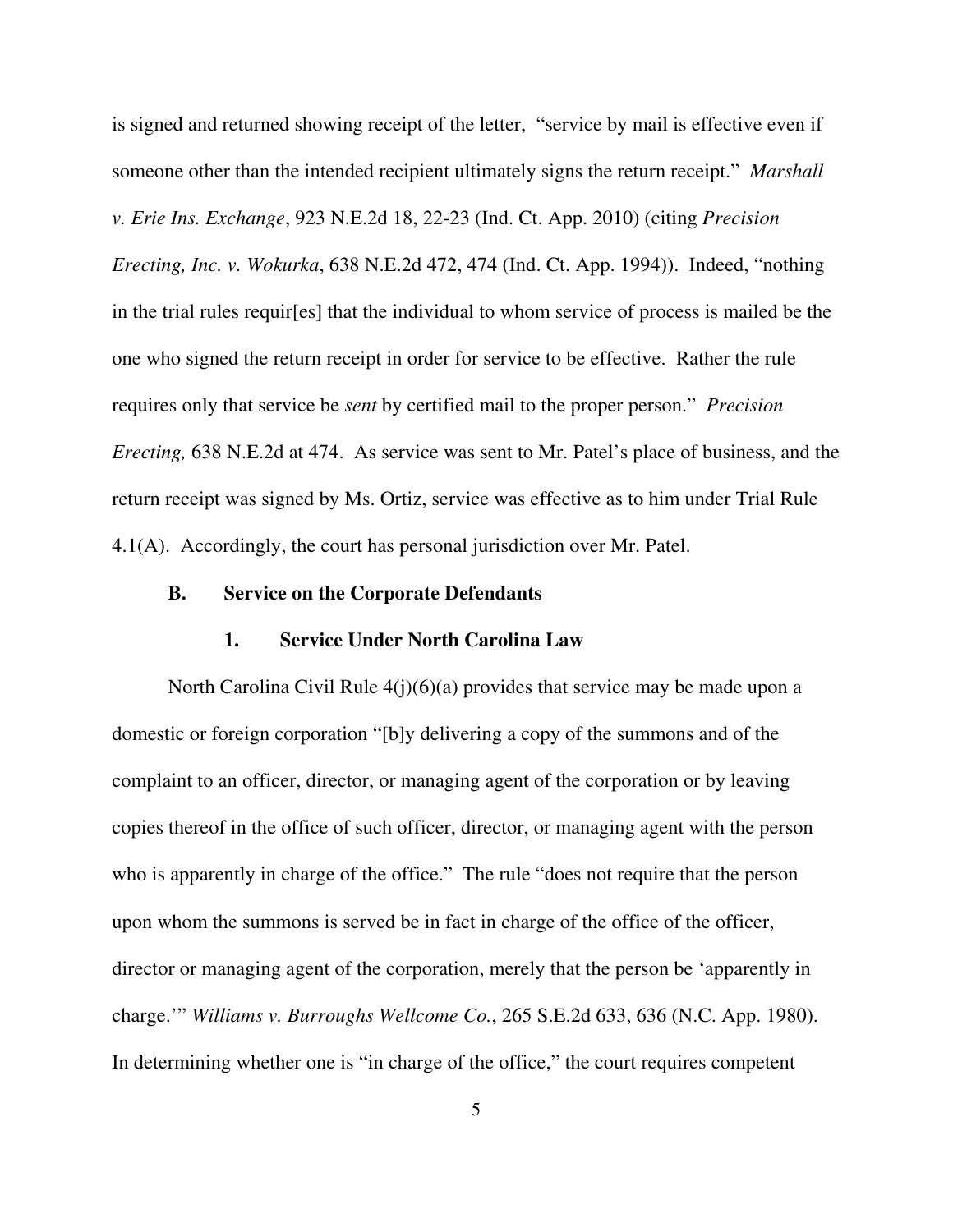evidence. *Id*.

At oral argument, Defendants' counsel represented that Ms. Ortiz was the only person in the office at the time the summons and Complaint for the Corporate Defendants were delivered by the postman, and, as noted above, Ms. Ortiz signed the certified mail receipt. The evidence of record shows that Ms. Ortiz did not have the authority to sign for packages or certified mail. (Ortiz Aff. ¶ 11; Rule 60(b) Aff. ¶ 8). In fact, Ms. Ortiz is not an officer, director, shareholder, registered agent, or an agent for purposes of service of process. (Rule 60(b) Aff. ¶ 8). Ms. Ortiz is not even an employee of UV Imports; rather, she is an employee of A Royal Touch. (Rule 60(b) Aff. ¶¶ 8-9). On this record, there is no competent evidence that Ms. Ortiz was "apparently in charge of the office" of either Corporate Defendant at the time the summons and Complaint were delivered. Accordingly, service to the Corporate Defendants under North Carolina law was defective.

#### **2. Service Under Indiana Law**

Indiana Trial Rule 4.6(A) provides that service on a domestic or foreign organization may be made "upon an executive officer thereof, or if there is an agent appointed or deemed by law to have been appointed to receive service, then upon such agent." Indiana Trial Rule 4.6(B) provides that "[s]ervice under subsection (A) of this rule shall be made on the proper person in the manner provided by these rules, for service upon individuals. . . ." Thus, "[f]or service to be made on the proper person, the proper person need not receive the service, however, the service must be sent to the proper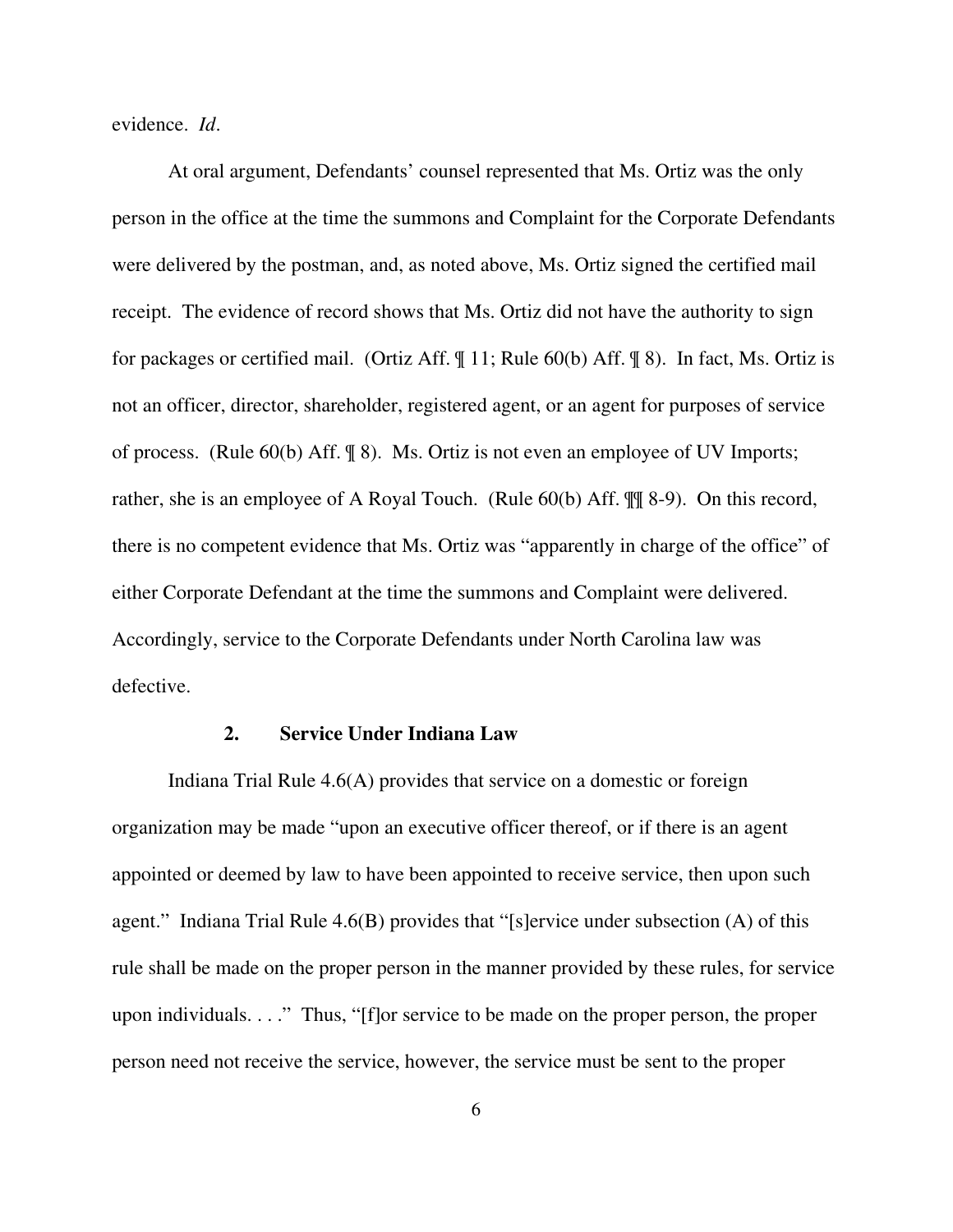person. *Volunteers of Am. v. Premier Auto Acceptance Corp.*, 755 N.E.2d 656, 660 (Ind. Ct. App. 2001) (citing *Premier Erecting*, 638 N.E.2d at 474).

With respect to the Corporate Defendants, the summons was addressed to "A Royal Touch, Inc." and "UV Imports, Inc." (Affidavit of Service of Process, Ex. 1). Here, Plaintiff did not address the summons to an "executive officer," or an agent appointed to accept such service. Plaintiff merely addressed the summons to the corporation. Service to the Corporate Defendants was therefore defective under the Indiana Trial Rules. *See Volunteers of Am.*, 755 N.E.2d at 660 (holding service defective under Indiana Trial Rule 4.6(A) where the summons was simply addressed to "Volunteers of America").

Because service was defective under both North Carolina and Indiana law, the court does not have personal jurisdiction over the Corporate Defendants, and the judgment entered by the court on December 21, 2009, is void. Defendants' Motion to Set Aside Default Judgment under Rule 60(b)(4) is **GRANTED** with respect to the Corporate Defendants.

#### **III. Motion to Set Aside Default Judgment Pursuant to Rule 60(b)(1)**

Rule 60(b)(1) provides, *inter alia*, that the court may relieve a party from a final judgment "upon a showing of mistake, inadvertence, surprise, or excusable neglect." FED. R. CIV. P.  $60(b)(1)$ . The party moving to set aside the judgment has the burden to show the following three factors: (1) "good cause for the default; (2) quick action to correct the default; and (3) the existence of a meritorious defense to the original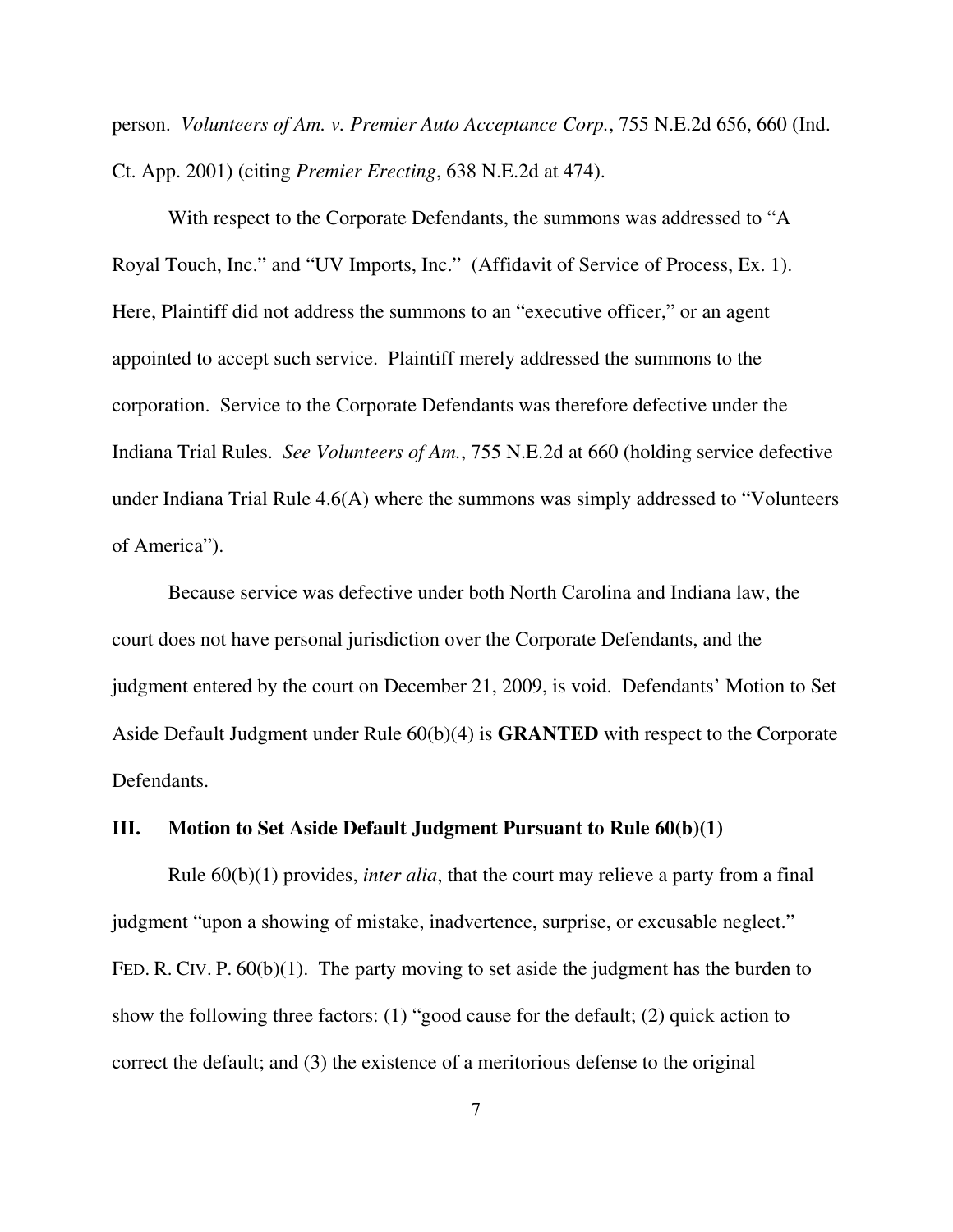complaint." *Jones v. Phipps*, 39 F.3d 158, 162 (7th Cir. 1994) (citing *Pretzel & Stouffer v. Imperial Adjusters*, 28 F.3d 42, 45 (7th Cir. 1994)). The decision whether to grant relief under Rule 60(b)(1) is within the discretion of the court. *Id*.

The record indicates Mr. Patel was in a serious vehicular accident on September 4, 2009, resulting in him being out of the office, and eventually, out of the country recuperating, until February 4, 2010. The record also indicates that through his secretary's failure to provide him with the envelopes containing the summons and Complaint in this action, Mr. Patel did not become aware of this lawsuit until March 16, 2010, when he received a Notice of A Foreign Judgment in North Carolina. Thus, the court finds that there was good cause for the default.

In addition, Mr. Patel exercised quick action to correct the default, by contacting his counsel in North Carolina, who advised him to obtain counsel in Indiana. As Mr. Patel is not a resident of Indiana, he was not able to secure counsel in Indiana until May 13, 2010. (Rule 60(b) Aff. ¶ 4). The present motion was filed less than a month later.

Finally, Mr. Patel has a meritorious defense to this action. Mr. Patel is not a party to the contract at issue in this case. Instead, he signed the contract in his representative capacity. (*See* Letter Agreement at 2). Moreover, Mr. Patel disputes that a breach occurred, and also disputes the amount of damages claimed in the Plaintiff's Complaint. Mr. Patel thus raises a serious question about the propriety of a default judgment against him under the facts and circumstances of this case. *Jones*, 39 F.3d at 165 (7th Cir. 1984) ("A meritorious defense is not necessarily one which must, beyond a doubt, succeed in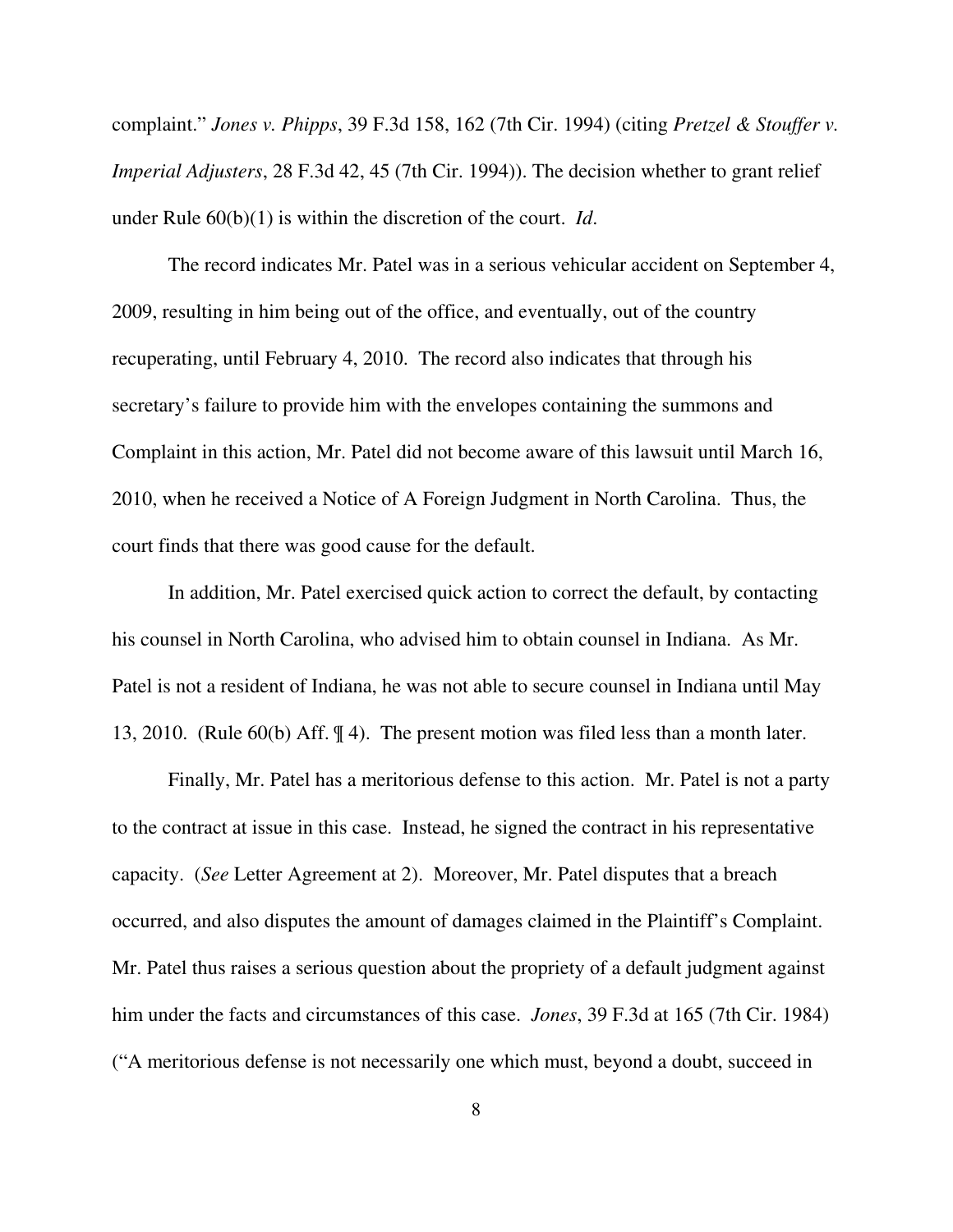defeating a default judgment, but rather one which at least raises a serious question regarding the propriety of a default judgment and which is supported by a developed legal and factual basis."). Accordingly, the court finds that Mr. Patel satisfies the requirements under the relevant case law to be relieved from the judgment in this case pursuant to Rule  $60(b)(1)$ . Defendants' Motion to Set Aside Default Judgment under Rule  $60(b)(1)$  is **GRANTED** with respect to Mr. Patel.

## **IV. Conclusion**

For the reasons set forth above, the court hereby **GRANTS** Defendants' Motion to Set Aside Default Judgment (Docket # 24). The judgment issued on December 21, 2009, is **VACATED**. The Clerk is directed to reopen this case forthwith.

**SO ORDERED** this 30th day of March 2011.

 $\mathcal{L}$  $\overline{\phantom{a}}$ 

RICHARD L. YOUNG, CHIEF JUDGE United States District Court United States District Court Southern District of Indiana

Electronic Copies to:

David Hatfield Hatfield Law Office, LLC dhat54@gmail.com

John J. Conway Sullivan Hincks & Conway johnconway@shlawfirm.com